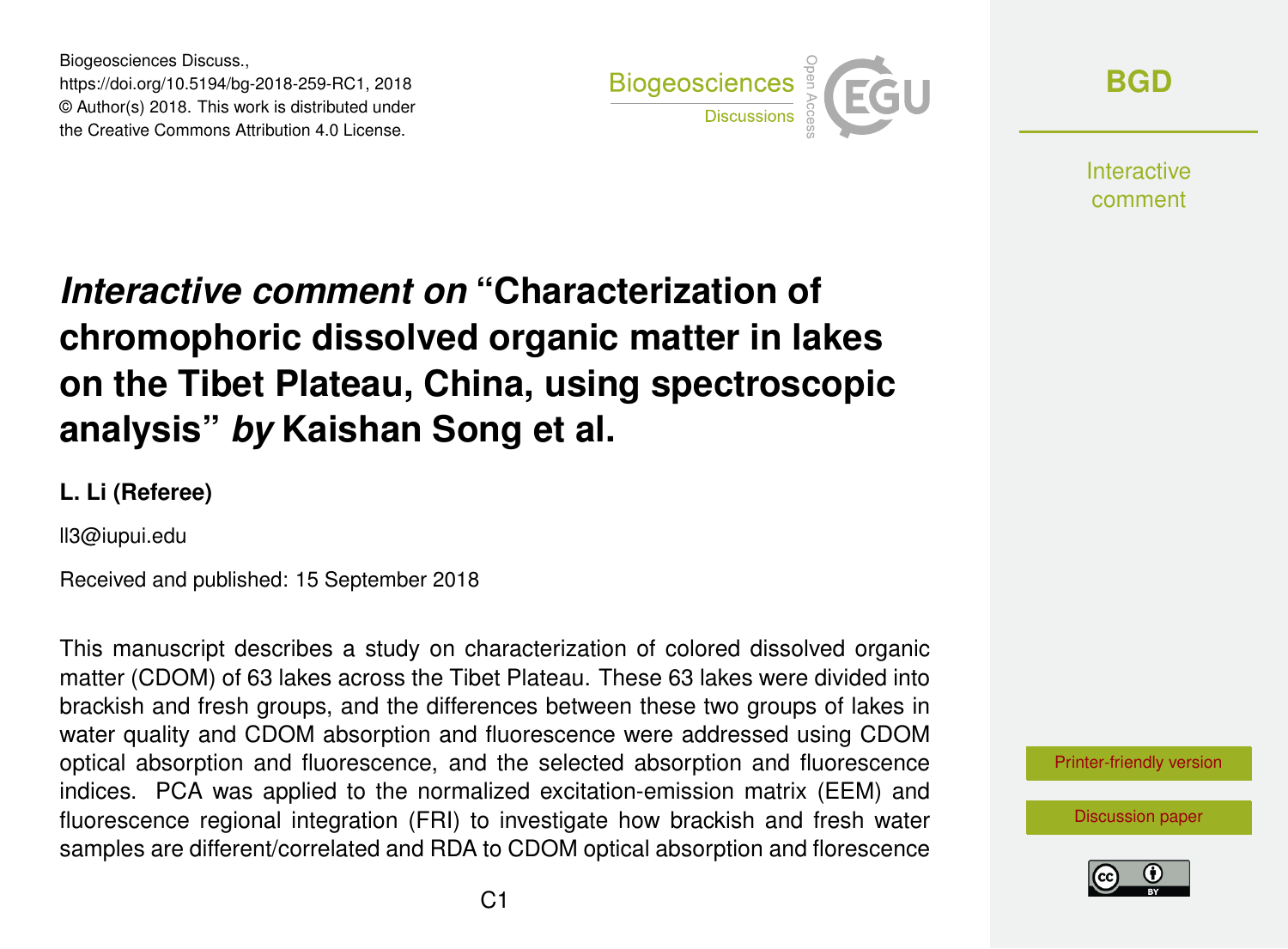signals or derived indices for their correlation to water quality parameters, particularly to CDOM. At last, the effects of salinity, solar radiation and land cover on the fate of CDOM in these brackish and fresh lakes are elaborated. The most obvious strength of this work is its large size of water samples collected from representative lakes in the Tibet Plateau as well as its focus on how solar radiation has impacts on the decomposition of CDOM these brackish and fresh lakes. The work is well done, the result is solid and expected to draw much attention from scientists in this area after being published. This reviewer also feels that there is room for this manuscript to be improved, and the following general comments should well serve for this suggested improvement. Meanwhile, specific comments from this reviewer can be found in the annotated manuscript. 1) Introduction: the listed objectives are too broad and some of them were not fully achieved (e.g. objective 4) or not at all (objective 2). The acronym should be used consistently and explained when first used, e.g. FDOM vs. FCDOM. 2) The overview of lakes in the Tibet Plateau is too general to be as helpful as it should be. This overview should focus more on how the solar radiation received by the lake in the Tibet Plateau differs from those in low elevation regions of China, and how the elevation range of these lakes looks like. It is too late that elevation is described in section 3.1. 3) In the method and material section, some symbols are present abruptly without giving sufficient background e.g. SUVA, S, M, and HIX. Some indices are fully described, but the description is mingled with that of spectral measurement, e.g. FI. Field sampling and lab measurement should be described separately, e.g. section 2.2. 4) Section 2.7 is weak, correlation analysis of EEM-FRI and regression mentioned in the result section should be briefly mentioned. The description of PCA and RDA should be provided, including what variables these methods were applied against, why PCA and RDA were used and what outputs were generated. Was PCA based on the variance-covariance or correlation matrix of EEM-FRI? 5) The result section is a bit long, some sentences should be placed in the method section and others should be in the discussion section. The description in this section should be straightly focused on the results, and the following order of the description could

## **[BGD](https://www.biogeosciences-discuss.net/)**

Interactive comment

[Printer-friendly version](https://www.biogeosciences-discuss.net/bg-2018-259/bg-2018-259-RC1-print.pdf)

[Discussion paper](https://www.biogeosciences-discuss.net/bg-2018-259)